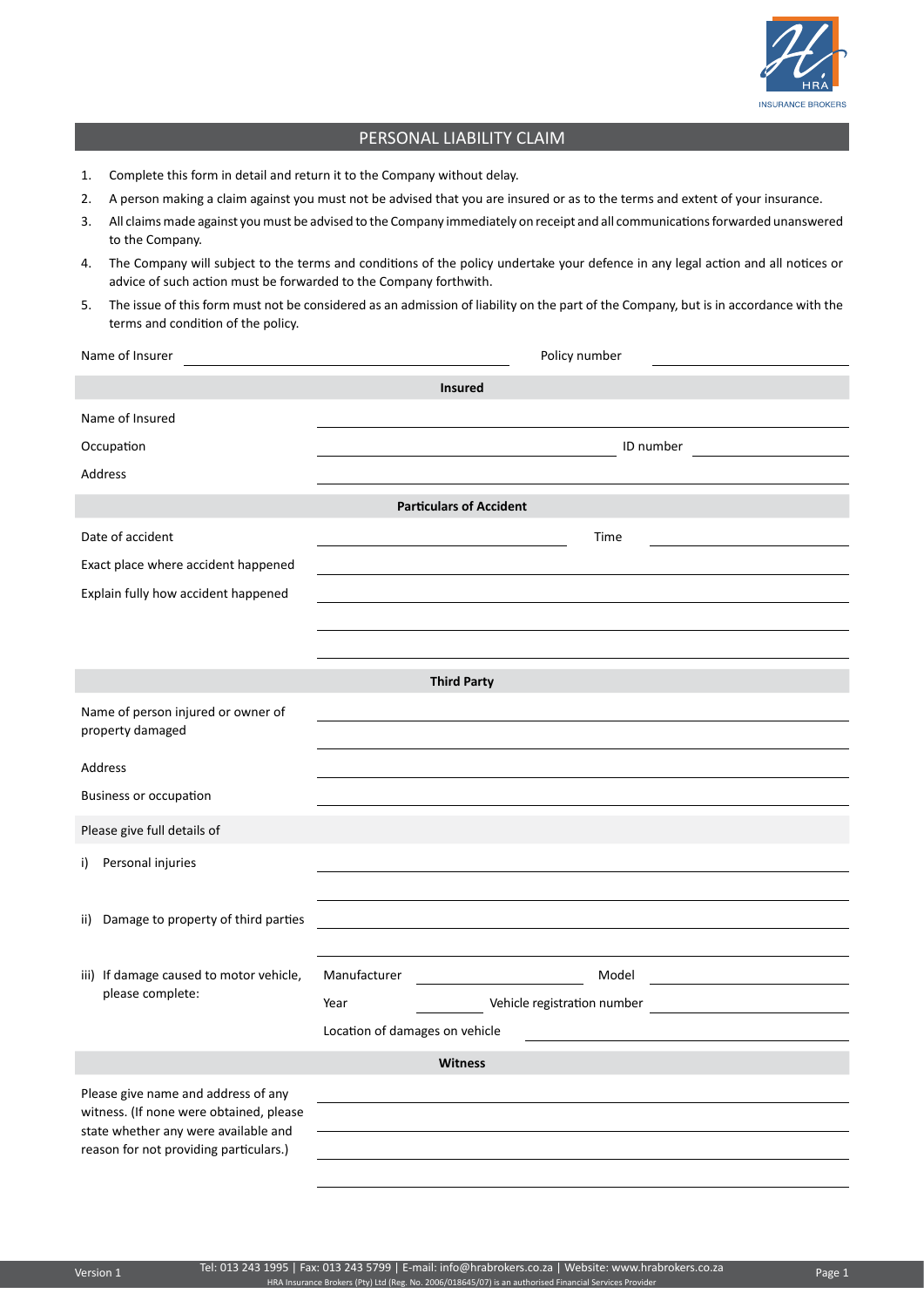

| <b>Police</b>                                                                                     |                                       |               |  |
|---------------------------------------------------------------------------------------------------|---------------------------------------|---------------|--|
| Police station and reference number                                                               |                                       | Date reported |  |
|                                                                                                   | <b>Other Insurances</b>               |               |  |
| Have you any other insurance in force in<br>respect of this occurrence<br>If so, give particulars |                                       |               |  |
|                                                                                                   |                                       |               |  |
| <b>Property Owners</b><br>(To be completed only if claim is under Property Owner's Policy)        |                                       |               |  |
| Name and address of your tenant                                                                   |                                       |               |  |
|                                                                                                   |                                       |               |  |
|                                                                                                   |                                       |               |  |
| <b>Sketch Plan</b>                                                                                |                                       |               |  |
|                                                                                                   | (To be completed whenever applicable) |               |  |